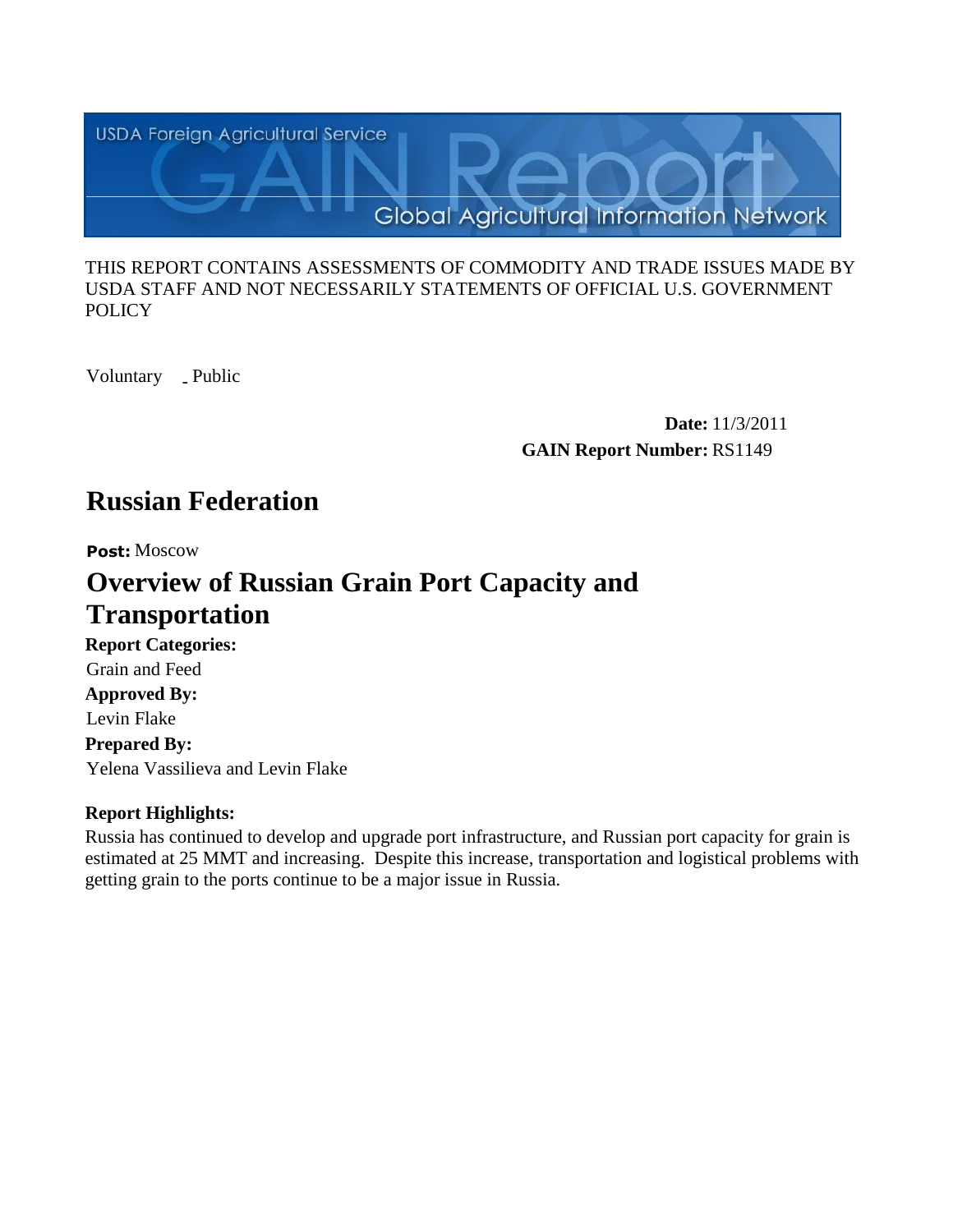#### **Russia's Port Capacity**

Russia does not publish aggregated statistical data on the capacity of its grain export terminals, and information below are FAS Moscow estimates based on a summary of media information, experts' estimates and field visits. Grain analysts consider that at present Russia's grain export port capacity is approximately 25 MMT (although with direct loading of railway wagons into ships as well as using ports from other countries, Russian exports are able to exceed this port capacity number). This estimate includes deep water ports on the Black Sea, shallow water ports of the Volga-Don basin and Azov Sea, and fairly insignificant port capacity on the Caspian Sea and in the Russian Far East. Russian traders also may export grain through the deep water ports of Ukraine, and through some ports of Baltic countries, but the competition with Ukrainian and Kazakh grain in these ports is very high. For all of the Russian ports, typically the constraint to exports is the speed and capacity of the intake of grain (due to rail logistics, documentation problems, etc.) rather than the actual speed of loading grain onto ships. Nevertheless, at times weather can delay ship loading at these ports, and for example in Rostov wind can reduce the river draft and thus delay the movement of exports for a number of days.



**Chart 1. FAS Moscow Estimates of Russian Ports Grain Exports Capacity**

*Deep Water Ports of the Black Sea*

Industry analysts estimate the capacity of Russia's deep water ports of the Black Sea at 13-15 MMT a year. The deep water ports of the Black Sea include the Novorossiysk port with two terminals, and estimated capacity of grain exports at 11-12 MMT a year, and the new grain terminal in the Tuapse port with estimated capacity of  $2 - 2.5$  MMT a year, and the emerging port of Taman, which has very small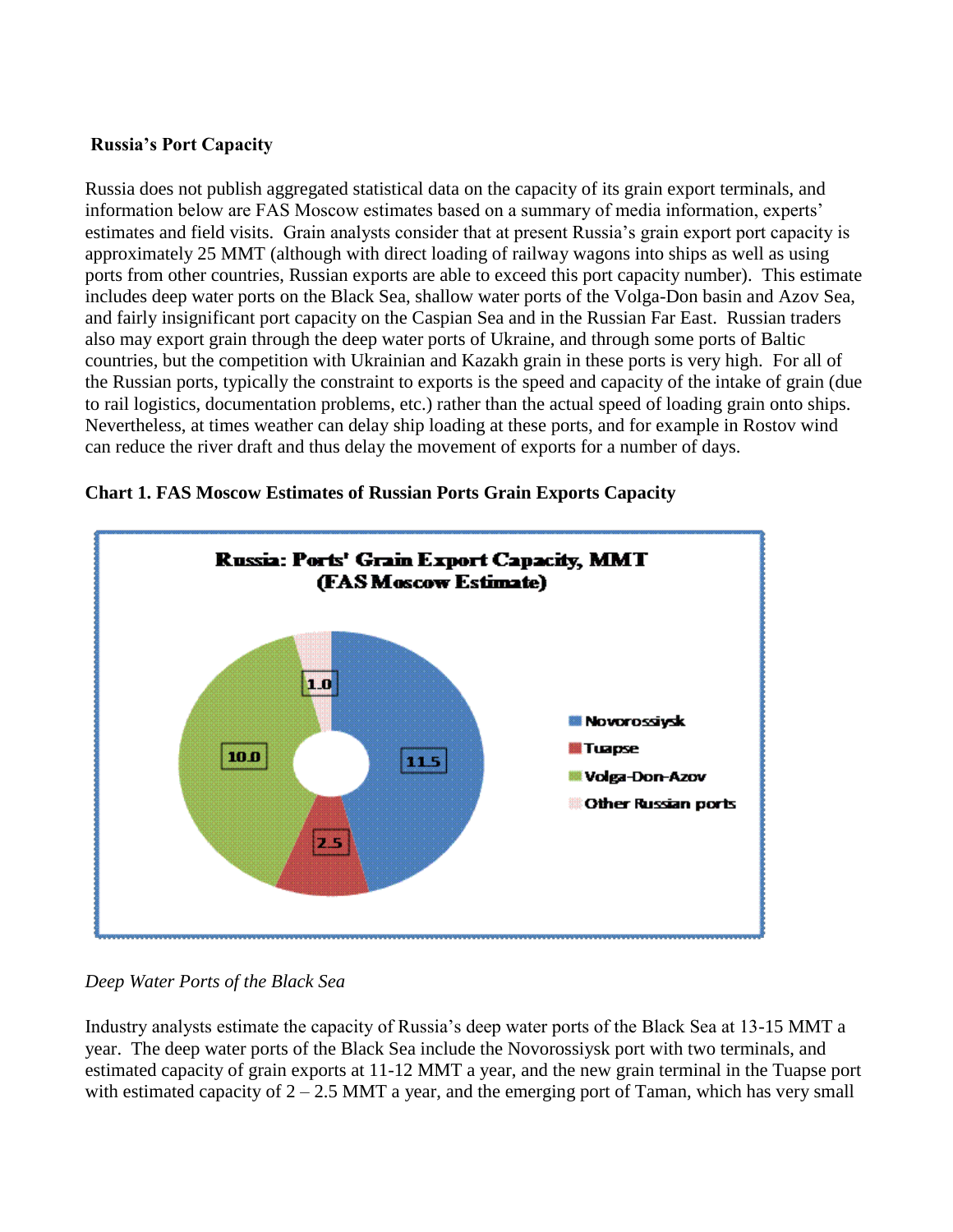grain export capacity at present, but the port has ambitious plans to expand it in the near future.

**Novorossiysk port:** Novorossiysk port consists of two major grain terminals (the "old" terminal and the "new" terminal). Total Novorossiysk's port grain handling capacity was estimated at 11 MMT per year at the beginning of MY 2010. The capacity of the "new", privately owned terminal is estimated at approximately 6-7 MMT a year. The "old" terminal, so called Novorossiysk Bread Combine (NKHP), belongs to the state owned United Grain Company (UGC) which upgraded and modernized it during the grain embargo, and increased its capacity from 3.5 MMT to 4.5 MMT a year. From July 1 through the end of September, 2011, this UGC's owned terminal dispatched 1.2 MMT of grain, or over 10 percent of the total Russian grain exports in this period. The United Grain Company continues modernization of NKHP by increasing the grain storage capacity, reconstruction of the railway infrastructure, and the construction of the new export gallery with new ship-loading equipment. After these changes the capacity of handling grain at this terminal will increase to 5 MMT a year.

Both terminals at Novorossiysk port can load Panamax-sized vessels, and grain is delivered to the port both by trucks and by railroad. At Novorossiysk and many shallow-water ports, grain from growing areas near the ports – within 250 kilometers - arrives primarily by trucks, while grain produced further away arrives typically by rail. Also, grain from inland elevators is primarily transported by rail. Because of this, the percentage of grain delivered by rail increases as the marketing year progresses. In Novorossiysk, delivery schemes are improving, and the terminals even organize automotive management of truck flow. However, intake logistics continue to remain a major constraint and frequent rail bottlenecks occur. In July – September 2011 Novorossiysk port loaded for exports approximately 3.3 MMT of grain, or 35 percent of the total Russian's grain exports in these months.

**Tuapse port:** Tuapse port has one grain terminal which was opened in December 2009. The port can load Panamax-sized vessels (up to 50,000 MT). Storage capacity at the terminal is around 100,000 MT, and the export capacity is 2.5 MT a year. However, since it opened this terminal has not yet been able to operate at full capacity for two major reasons. First, shortly after the terminal came online the grain export ban was put into place. Second, even with the lifting of the ban, the high volume of railway traffic destined to Sochi (which is on the same railway line after Tuapse) for Olympic construction has reduced free railway capacity to supply the terminal. Also, this terminal can only be supplied by rail, as roads connecting Tuapse to key growing areas go over mountains and are too steep and windy for shipments by truck. So despite strong demand for port capacity in Russia, these logistical bottlenecks mean the grain terminal may not be able to operate at capacity until later in 2012. In July – September 2011, the port of Tuapse dispatched approximately 470,000 MT of grain.

**Port Taman:** The present grain storage and loading capacity of this port is not significant as this port does not have a grain terminal and does not currently have railway access. However, the port already has vegetable oil handling capacity, and several companies have investment plans for grain export facilities. In the end of September 2011 the United Grain Company, the Ministry of Transportation of the Russian Federation, and the Administration of Krasnodar Kray signed an agreement on the construction of a new grain terminal in Taman, and railroad access to this port, that will allow the handling of 6 MMT of grain a year by 2014, and to load vessels of up to 40,000 MT.

*Shallow Water Ports (Both River and Sea)*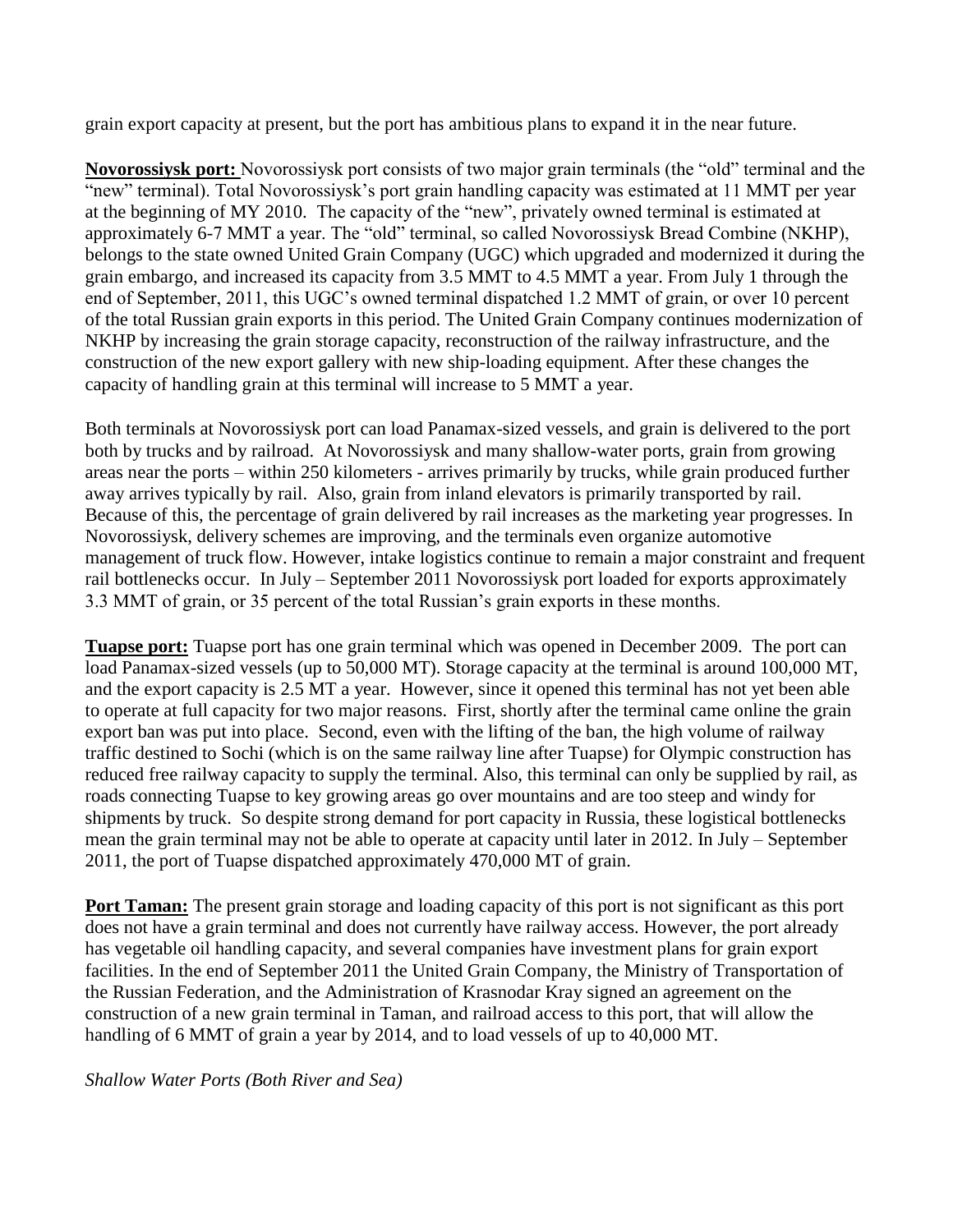Industry analysts estimate the total grain export capacity of all the shallow water ports in the Volga-Don-Azov basis at 8-10 MMT. Many companies, including major grain traders, have their own terminals and berths in the Volga-Don-Azov basin, and load 3-5,000 MT ships. Because of the large number of loading facilities and the proximity to the key growing areas, in July – September 2011 these ports shipped more grain than Russia's deep water ports. According to industry analysts, in July – August grain exports from the shallow water ports of Azov-Don cluster reached 3,024,000 MT and exceeded by 40 percent grain exports from Novorossiysk (1,840,000) and Tuapse (297,000 MT) combined. Although facilities in the Azov-Don cluster in July – August loaded 1.5 MMT a month, because shipping from many of these facilities largely ceases in the winter, total capacity is only estimated at 8-10 MMT Most of these ports stop functioning in the end of November, and navigation is opened in March. Some of these ports can function with the help of ice-breakers, although upriver this is not feasible.

The major shallow water ports are Rostov-on-Don, Eysk, Azov, Temryuk, Kavkaz, Taganrog. Besides, there are several Volga-Don river terminals.

- **Rostov-on-Don:** Grain export capacity of this port is estimated at 3 MMT a year. The port is a shallow draft facility loading 3-5,000 MT vessels, mostly to nearby Mediterranean countries
- **Eysk:** Port handling capacity is over 2 MMT a year. In July September 2011, Eysk port loaded over 980,000 MT of grain for export in vessels that can carry up to 6,000 MT each. Thus, if berths of this port work at full capacity only 7-8 months a year, this port can load more than 2.5 MMT;
- **Kavkaz, Temryuk, Azov, Taganrog**: These are small ports in the Kerch channel and on the Azov Sea. They have small grain loading facilities that belong to grain trading companies, and directly load grain from trucks or railway cars (if railway lines reach the berth), to 3-5,000 MT vessels.
- **Small Volga-Don River Terminals:** that load grain to 3– 5,000 MT vessels. The export capacity of these terminals is estimated at 0.6- 0.8 MMT a year. Usually the weather conditions do not allow functioning of these terminals in December - March.

### *Other Russian Port Options*

**Russia's Baltic ports:** These ports have total grain export capacity of up to 2 MMT. However, grain exports from these ports are not significant. They have small channels, and the competition with other cargoes, including imported cargoes, is very high. Also these ports are far from key Mediterranean markets which are the largest buyers of Russian grain.

**Far Eastern ports:** Russia had plans to build a grain terminal with capacity of 1.5 MMT a year in Vladivostok (the Far East) in order to export Siberian grain into the Asian markets. However, these plans have not been implemented so far. Some analysts estimate that the cost of transporting grain from Siberia to Vladivostok is higher than from Siberia to European ports.

### *Ports in Baltic Countries and in Ukraine*

Ports in the Baltic Sea countries and in Ukraine may be considered as an alternative to export Russian grain. Some Estonian ports offer very favorable rail rates for shipping grain from the Russian-Estonian border to Estonia's port of Muuga.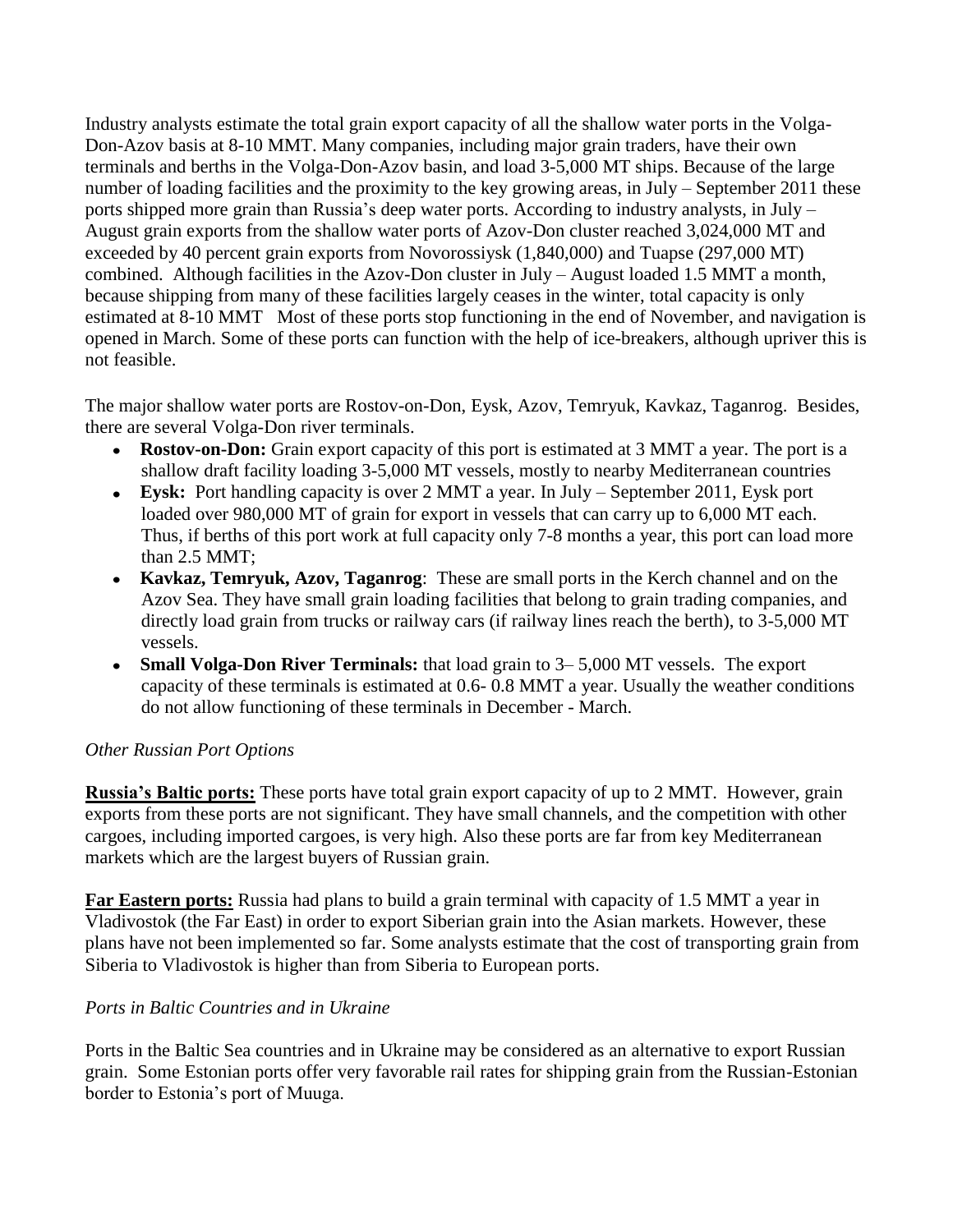#### **Grain Transportation Problems**

Analysts consider that actual port capacity will not be a problem this year, as the real bottleneck is in getting grain to the ports as a result of poor management of railway logistics, high cost of transportation from Siberian regions, and competition with grain from Kazakhstan (for markets, for Russian grain cars, etc.). Thus, Russian railway officials complained that in October 2011, Russian railways shipped 0.5 MMT less grain than they could have if traders had loaded and unloaded railcars faster and avoided detention of cars. These delays are connected with inadequate management and lack of forward planning, the poor conditions of grain handling facilities at railway stations, and delays in preparation of shipping documents. While for transporting grain in trucks the shipper needs to receive only one document (permit) from the state regulatory bodies, for shipping grain by rail, the shipper needs to receive nine documents from government officials, which usually work only 5 days a week. As for the cost of rail transportation, in Russia grain is considered a product of the second tariff group (not socially important, unlike ore, coal and concrete), and as a result freight rates are high. Also, the poor condition of the Russian railway cars fleet is also a problem, although this situation has improved and RusAgroTrans, the leader in railway grain shipments, has been purchasing new cars in 2010 and 2011. At present this company owns 30,000 grain cars, or 90 percent of the Russian grain cars' fleet, but it has been reported that the company leased out 5,000 cars to Kazakhstan for transporting Kazakh grain to export terminals.

As for trucks, when the grain embargo was introduced many truck companies switched to non-grain cargoes, and when exports renewed they increased transportation fees. Traders complain that in some cases the fees increased by 30-50 percent compared with fees in summer 2010.

The cost of shipping grain from Siberia to European ports is the major constraint for increasing exports of Siberian grain. Siberian provinces produce in average approximately 18 MMT of grain, but domestic consumption of grain in these provinces varies from 11 MMT to 12 MMT. The annual grain surplus may amount to 6 MMT in certain years, however due to the high cost of transportation it is very expensive to ship this grain to export points. The road from the major railway station Novosibirsk-Vostochnyi (Novosibirsk-Eastern) is:

- 5,900 km to Vladivostok port;
- 4,100 km to Novorossiysk port (Black Sea);
- 3,600 km to St. Petersburg (Baltic Sea port)
- 3,330 km to Zabaikalsk (the major border point with China).

According to analysts, the delivery of Siberian grain to export terminals varies from 1,500 rubles (\$50 [1] ) to 2,000 rubles (\$67) per MT. For comparison, transportation of grain from the Southern European Russia and even from the Volga Valley to the export terminals usually does not exceed 500 rubles (\$17) per MT. Also, the returns from grain production in Siberia are lower than in Southern European Russia as input costs are higher and yields are significantly lower. Although quality is typically higher as spring wheat is produced in Siberia, the price premiums for high baking quality of Siberian grain have been very small. This year there is a large grain crop in Siberia, and grain farmers complain that they do not have enough storage capacity to store all grain, given that Siberian elevators still store intervention grain. Distances from ports and this shortage of storage have dampened domestic prices in Siberia, but even with these lower prices, exports of Siberian grain have not been feasible, although this may change with new railroad tariff decisions (see below).